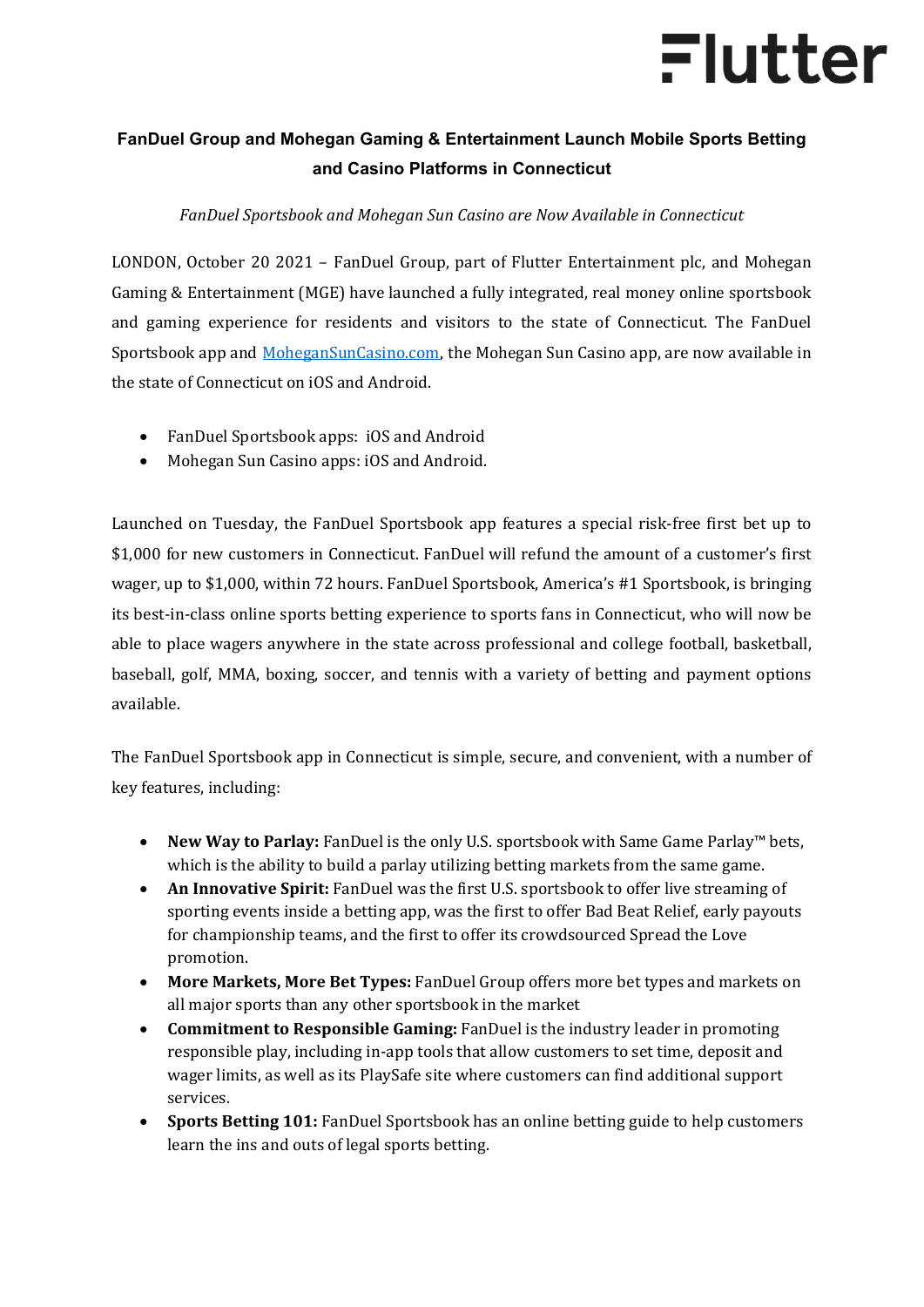# Flutter

The Mohegan Sun FanDuel Sportsbook also recently launched at Bow & Arrow Sports Bar on Thursday, September 30th. A permanent Mohegan Sun FanDuel Sportsbook, which will be 11,000 square feet, featuring a 140-foot video wall, full bar and dining options, is scheduled to open this winter.

Also on Tuesday, FanDuel in partnership with MGE, launched a standalone Mohegan Sun Casino app for iOS and Android. New online Mohegan Sun Casino players can play their first day riskfree up to \$1,000. The new Mohegan Sun Casino experience will include a number of key features including:

- A robust offering packed with incredible slots and table games including a multitude of recognizable slots that you might find at Mohegan Sun's massive gaming floor as well as blackjack, roulette and video poker.
- The ability to securely and quickly cash out winnings, with the same level of guest service, convenience, safety and security that customers have come to expect from FanDuel and Mohegan Sun.
- The opportunity for new customers to receive 100% back on their net Casino losses incurred in their first 24 hours of play, up to \$1,000. Site credit will be automatically applied to new users accounts within 72 hours of the end of the bonus period.
- Numerous account protections will be available to players, reflecting the strong shared commitment to responsible gaming by Mohegan Sun and FanDuel.

In addition to the standalone app, a version of the Mohegan Sun Casino will be also available within the FanDuel Sportsbook app allowing new casino players to either sign-up for a casino account or use their existing FanDuel Fantasy or Sportsbook account to login and play.

If you or someone you know has a gambling problem and wants help, call [1.888-789-7777](tel:8887897777) or visit [ccpg.org/chat.](http://ccpg.org/chat) 

For further information, please contact: [communications@flutter.com](mailto:communications@flutter.com)

### **About Flutter Entertainment plc:**

Flutter Entertainment plc (LSE: FLTR; EURONEXT: FLTR) is a global sports-betting and gaming company and a constituent of the FTSE 100 and Euro Stoxx 50. Flutter Entertainment plc reports as four divisions:

#### **Flutter UK&I**

Paddy Power, Betfair and Sky Betting & Gaming make up our combined UK & Ireland business. Creating an even more customer-centric organisation focused on user experience, with a culture that encourages people to be collaborative and entrepreneurial in both spirit and action.